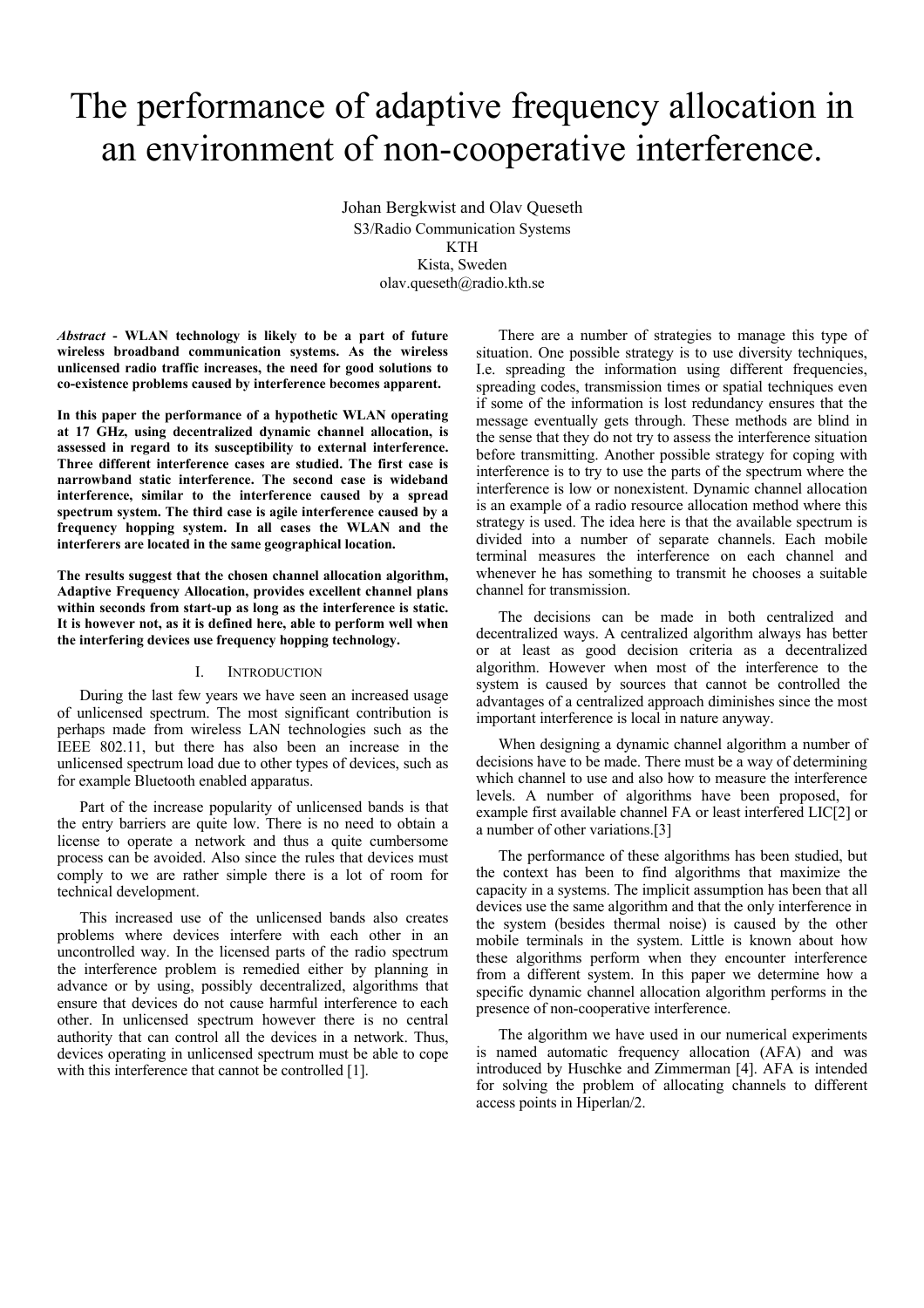The interference problem can of course be lessened by introducing better algorithms and smarter radio resource management. However, another obvious solution is to increase the amount of available spectrum. Currently the band at 2.4 GHz is very popular and equipment for 5 GHz is already on the market, and we will probably see an increased use of the 5 GHz band shortly. Moving up in frequency, the next available band is around 17 GHz. This has motivated us to determine if dynamic channel allocationin general and AFA in particular is suitable for radio resource management in this frequency range.

## II. PROBLEM DEFINITION

In this paper we determine how well a network using AFA performs when faced with non-cooperative interference, i.e. interference that cannot be controlled by the network. There are of course many kinds of interference that the network can be exposed to. Here we have chosen three interference scenarios that can be seen as typical representatives of an interference class. In addition, these cases resemble the kind of interference created by some popular systems used today on the unlicensed bands.

The first is one where the interference is static and where the carrier bandwidth is the same as for the hypothetical WLAN. The interferers will randomly pick one channel and continue using that regardless of what happens around it. This case mimics the situation where two systems of the same type are used in the same area. It should however be noted that the interference in this case do not switch channels which the system under study do.

In the second case the interferer occupies half the available spectrum (four channels), although the total interference power is kept at the same level as in the first case. Thus, the per channel interference power is only one fourth of the first case. This case represents the case where the interference is generated by a CDMA system, e.g. IEEE 802.11b based systems.

In the third interference scenario the interferer bandwidth is the same as for the hypothetical WLAN, but the interference is changing frequency rapidly and randomly. This is similar to the interference caused by frequency hopping systems, e.g. Bluetooth.

We also determine the network performance in the case when there is no external interference. This case is used for reference purposes. But it is also used to evaluate how well the AFA algorithm works when used in the 17 GHz band.

The network is determined in terms of SINR distribution and reselection probabilities. The SINR distribution gives a hint of achievable data rates for the individual mobile terminal as well as the total system throughput. Of course this also depends on scheduling policies, modulation schemes et cetera. Still, the SINR distribution gives a good overall impression. Moreover, it is easy to obtain in this type of numerical experiments. We also estimate the reselection probability of the system, i.e. how likely an access point is to change frequency. This gives an indication of the stability of the channel plan as well as the signaling requirements.

# III. TOPOLOGY AND SYSTEM PARAMETERS

The environment used in this paper (see figure 1), is a statistical model of an office environment. 32 access points and 21 interfering stations are spread over a 96 by 48 meter rectangle. There are 230 mobile terminals randomly located over the area, they remain stationary for the duration of the numerical experiments.

The system has 8 channels, each 25 MHz wide. At the beginning of the numerical experiments the access points pick a random channel. Likewise, the interferers are assigned random channel/channels, as it applies.

|                           |                                        |                 |                 |                  | Access Point<br>۰<br>Interfering Device<br>×<br>Mobile Terminal (sample)<br>$\bullet$ |                       |     |
|---------------------------|----------------------------------------|-----------------|-----------------|------------------|---------------------------------------------------------------------------------------|-----------------------|-----|
| Q <sub>25</sub>           | 026                                    | O27             | O28             | ø<br>029         | $\cdot$ 030.                                                                          | 031                   | 032 |
| ×<br>017<br>×,            | $\boldsymbol{\ast}$<br>O <sub>18</sub> | ×<br>019        | ×<br>020<br>×   | $\cdot$ 021<br>× | v.<br>O <sub>22</sub>                                                                 | ×<br>$\cdot$ 023<br>× | 024 |
| O <sub>9</sub><br>٠<br>ж, | O <sub>10</sub><br>i.<br>×             | O <sub>11</sub> | O <sub>12</sub> | 013<br>×         | 014<br>×                                                                              | <b>015</b>            | 016 |
| о1                        | $\cdot$ O <sub>2</sub><br>ò.           | $\mathbf{O}3$   | 04              | $\mathbf{0}5$    | 06                                                                                    | O7.                   | 08  |
| $R = 12 m$                |                                        |                 |                 |                  |                                                                                       |                       |     |



The traffic model used here is of a fully loaded network. I.e., each access point is either transmitting or listening to a transmission from a mobile terminal. The direction of data is assumed to be either downlink or uplink with a 0.8/0.2 probability. All devices use omnidirectional antennas.

The mobile terminals use power control to ensure a received power level of -63 dBm. The access points also use power control to ensure that the receiver with the worst propagation conditions receive -63 dBm. The noise floor is set at -93 dBm., i.e. the system is essentially interference limited.

#### IV. 17 GHZ PROPAGATION MODEL

The propagation model used here is derived in the Ph.D. thesis of M. Unbehaun [5]. In this work he has made parameter estimations for an extension of the Keenan-Motley [6] propagation model found in the paper by Törnevik et al [7]. The data used for parameter estimation was obtained using a ray-tracing tool and using environmental data from our offices.

In essence the Keenan-Motley model uses a distance dependent path loss together with a fixed attenuation for every floor (wall) traversed. In the thesis of Unbehaun the walls are statistically accounted for. He determines the average number of wall traversals for a receiver at a specific distance together with the average wall attenuation. In addition a remaining factor is obtained to further account for the other statistical variations.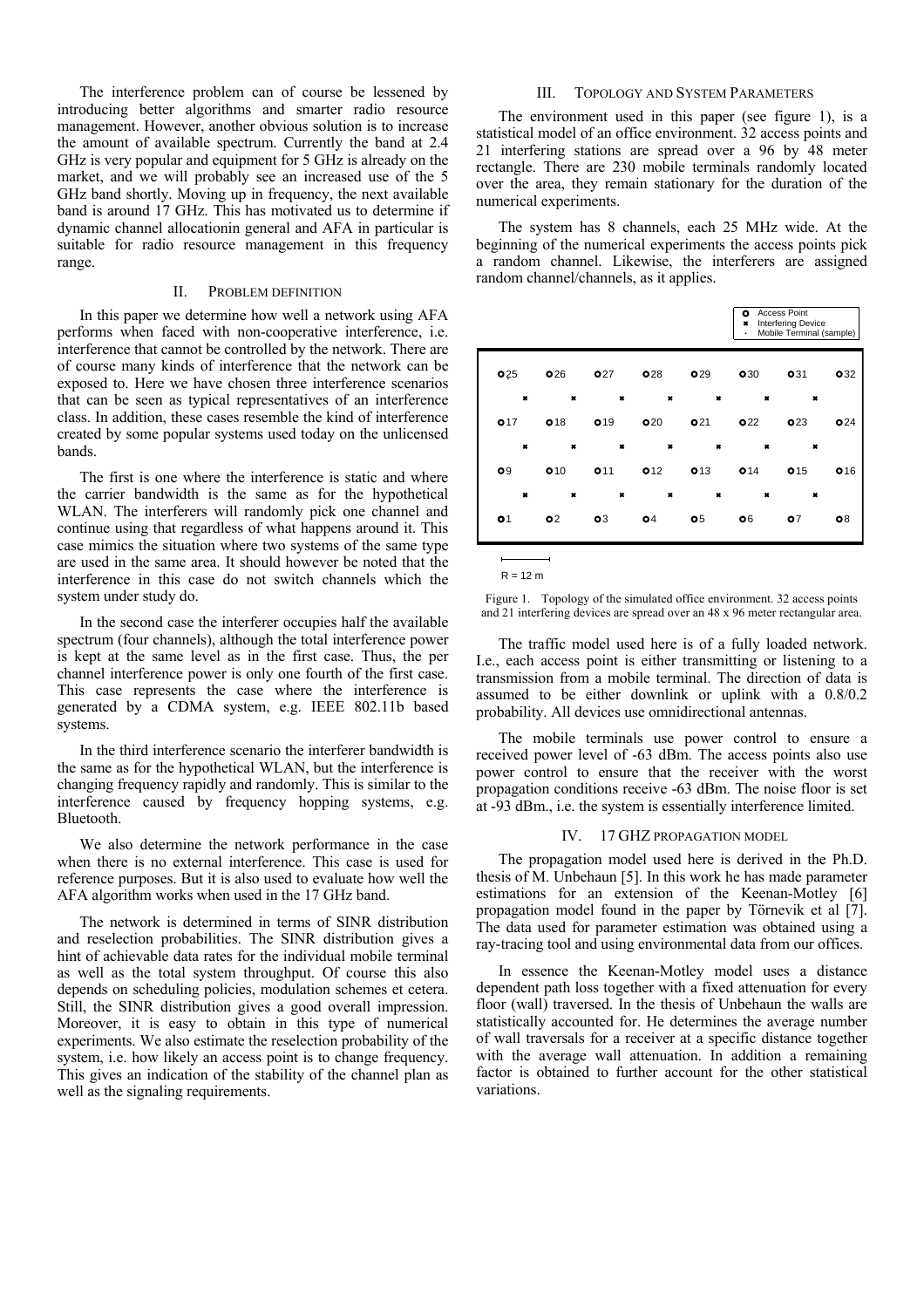The resulting propagation model we used is as follows. The received power can be expressed as:

$$
P_{rx} = P_{tx} - 20\log_{10}\left(\frac{4\pi r}{\lambda}\right) - \alpha Wr - X_f \tag{1}
$$

Where Pts is the transmitted power, r is the distance between transmitter and receiver, \lamda is the wavelength (0.018 m), \alpha is the expected number of walls per meter (0.231 walls/m), W is the average wall attenuation (5.2 dB/wall) and Xf is a lognormal random variable with mean 0 and variance 23.6 dB. The numbers are from the thesis of Unbehaun [5].

### V. AUTOMATIC FREQUENCY ALLOCATION

AFA assesses the long-term quality, i.e. the expected interference, of each carrier frequency (channel) and picks the best. It does so in a very simple way; in fact it is little more than a recursive filter.

The frame structure includes fields for broadcast control, UL and DL transmission. The broadcast channel (BCH) contains control information from the AP to the MTs and is sent in every frame.

All the WLAN devices (APs and MTs) are able to perform measurements on the Radio Signal Strength (RSS) of each channel. The lesser the RSS is, the greater the quality of the channel. They are also able to lock on to, and distinguish, BCH transmissions from APs. The RSS of the most powerful transmitter on the BCH channel "f" at time instant t is called  $RSS_{BCH}$ <sub>t</sub> $(f)$ .

This latter feature of determining  $RSS_{BCH}$ <sub>t</sub>(f) has the effect that this AP is not forgotten when making channel selections, regardless of the direction of traffic at the moment, or if there is no active link. APs will transmit on the BCH even if there are no MTs assigned at that moment. In the simulations, the frames are aligned, i.e. all APs transmit on the BCH simultaneously.

Both MTs and APs will make error free measurements on each channel  $(RSS<sub>t</sub>(f)$  and  $RSS<sub>RCH<sub>t</sub></sub>(f)$  every second. For reasons of simulation convenience, the APs (and their assigned MTs) never measure simultaneously. Instead they will measure and make channel allocation decisions in sequence, the order of which (for fairness) is randomized every second. Thus, the intermediate time (∆t) between channel allocation decisions at an AP is not constant, but ranges between  $32<sup>-1</sup>$  second and 63∗ 32-1 seconds. Summarizing, the following measurements are made, at both APs and MTs:

- $RSS<sub>t</sub>(f)$ , the total RSS emanating from data transmissions on channel f at time instant t.
- $RSS_{BCH,t}(f)$ , the RSS of the strongest BCH transmitter on channel f at time instant t.

The instant quality on the UL is calculated for every frequency (channel) as:

$$
R_t(f)_{UL} = \max(RSS_t(f), RSS_{BCH,t}(f))
$$
 (2)

The DL quality is assessed the same way, but as a mean of the MT measurements. Due to the assumption of full load in the simulations,  $RSS_{BCH,t}(f)$  will not often be higher than  $RSS<sub>t</sub>(f)$ .

Instant total link quality is defined as where UL and DL denotes uplink and downlink:

$$
q_t(f) = - (R_t(f)_{UL} + R_t(f)_{DL})/2 \tag{3}
$$

To form the long-term quality measure,  $Q_t(f)$ , the instant quality  $q_t(f)$  is passed through a recursive filter such that:

$$
Q_{t}(f) = 0.1 * q_{t}(f) + 0.9 * Q_{t-\Delta t}(f)
$$
 (4)

The current frequency  $f_0$  is kept if  $Q_t(f) < Q_t(f_0) + 1$  dB for all f.



Figure 2. SINR distribution in the downlink at system start and at 60 seconds compared with a regular channel plan. The AFA algorithm is able to find a channel plan that generates similar results to a regular channel plan.

The AFA algorithm is first studied for the case of no interference. In figure 2 we plot the SINR distribution for the system in its initial state and when the algorithm has been run for 60 sec. This is compared to a regular channel plan. We can see that the algorithm is able to provide a channel plan which resembles a regular channel plan after 60 seconds both in the way channels are used and the SINR distribution that the system is able to obtain. In some cases the algorithm is even able to achieve a SINR distribution which is "better" than the regular channel plan. Since the propagation conditions are quite uneven, and since the mobile terminals are randomly located, it is not certain that the cell shape is square and thus it is not always best to use a regular channel plan to maximize the distance to interferers. Figure 3 is an example of a typical channel plan created by the algorithm.

We also estimate the reselection probability for the system. In figure 4 we can see that after a few seconds there are few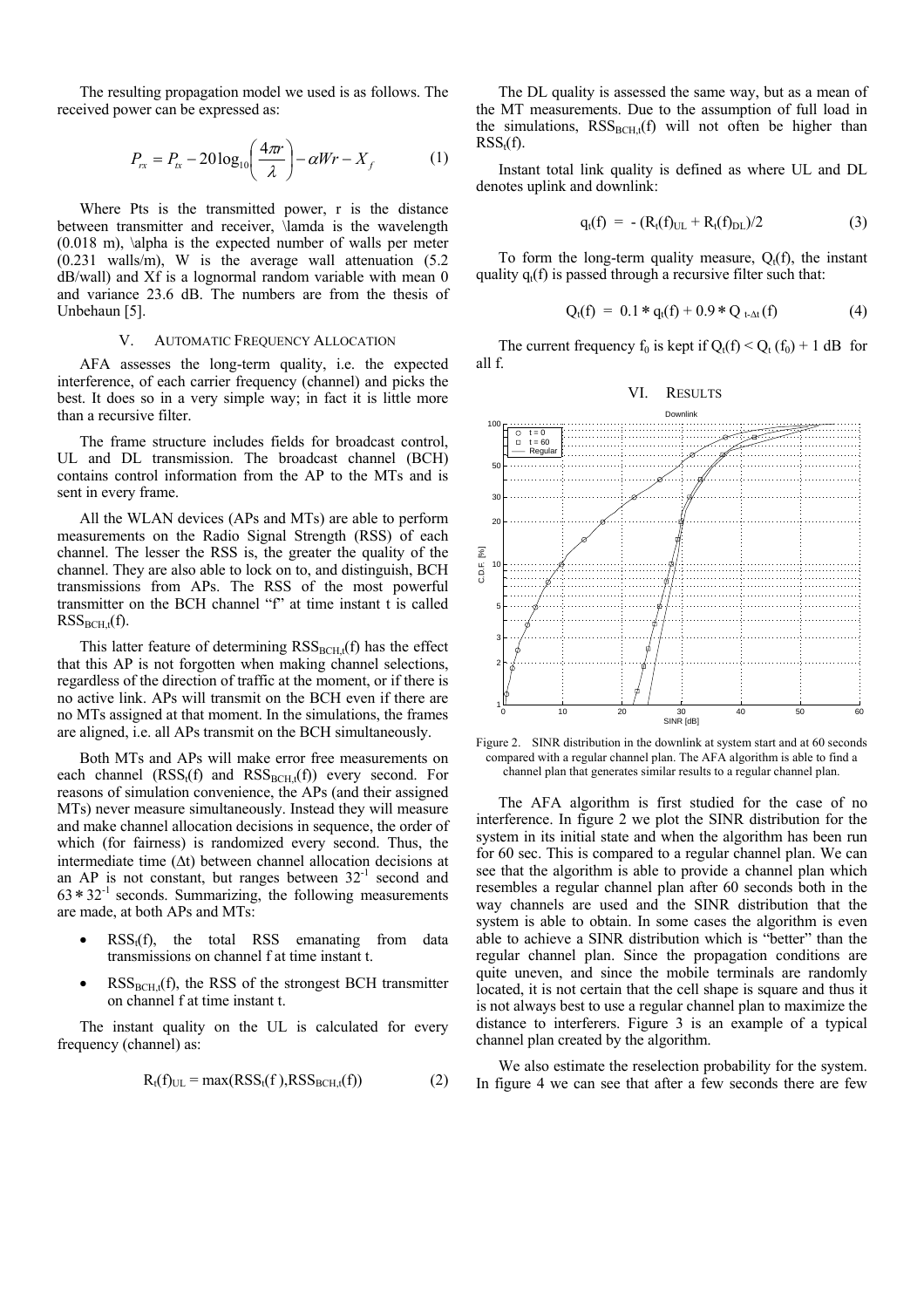reselections. Thus we can assume that the channel plan is quite stable after just a few seconds.

|              | $\circ$ 7 $\circ$ 1 $\circ$ 5 $\circ$ 7 $\circ$ 4 $\circ$ 6 $\circ$ 8 |                     |                               |           |                     |              | $\circ$ 1 |
|--------------|-----------------------------------------------------------------------|---------------------|-------------------------------|-----------|---------------------|--------------|-----------|
| $\circ 8$    |                                                                       | $\circ$ 3 $\circ$ 4 | $\circ 6$                     |           | $\circ$ 1 $\circ$ 3 | $^{\circ}$ 5 | $\circ$ 4 |
| $\circ$ 5    |                                                                       |                     | $\circ$ 2 $\circ$ 7 $\circ$ 8 | $\circ$ 2 | $\circ 8$           | $\circ$ 7    | $\circ$ 2 |
| $^{\circ}$ 6 |                                                                       | $\circ$ 3 $\circ$ 1 | $\circ$ 5                     | $\circ$ 3 | $\vert \circ 4$     | $^{\circ}$ 6 | $\circ$ 1 |

Figure 3. One example of a typical channel plan obtained after the AFA algorithm has run 60 seconds in the no interference case. The numbers refer to channel number.



Figure 4. Estimated probability of a channel reselection (CRP) vs. time in the no interference case Examples of corresponding channel reselection rates (CRR) included for reference.

Actually the results are quite similar to those obtained when using the algorithm in the 5 GHz band [4]. Thus it seems like the algorithm is a suitable candidate for resource allocation in the 17 GHz band.

When the system is subjected to non-cooperative interference the performance degrades. In figure 5 we compare the performance of the system when exposed to different kinds of interference. We can see that the broadband interference has the worst impact. The reason is that the reduction in interference caused by spreading the interference power is not enough to compensate for the fact that there are many more channels that are interfered with. Thus it becomes very difficult to find a suitable channel for communication.



Figure 5. SINR distribution in the downlink after 60 seconds for systems with no external interference and systems subjected to interference from a frequency hopping, wideband and static interferers.

The hopping interference also causes a large performance loss. Since the measurements and channel quality estimation is comparatively slow compared to the speed of the interference hopping it causes the AFA algorithm to consider a number of channels bad. For an access point in he middle of the office most of the channels will be considered interfered with. Thus there are few, if any, channels left to communicate on. The slow reaction of the algorithm in this case is also illustrated in figure 6. Here we see that for all interference cases the channel plan stabilizes after a few seconds. The algorithm is not able to avoid this agile interference and settles on one channel which may be interfered a lot.

In the static interference case there is a lot of degradation, but the AFA algorithm is able to avoid some of the interference. It seems like our system has the best chance of coexisting with a system of the same kind.

The SINR results in the higher percentiles are mainly from devices relatively close to their access point, thereby less vulnerable to interference. Consequently the plotted lines tend to converge there.

Another interesting comparison is made in figure 6, where the estimated reselection probabilities for the different scenarios are seen in the same scatter-plot.